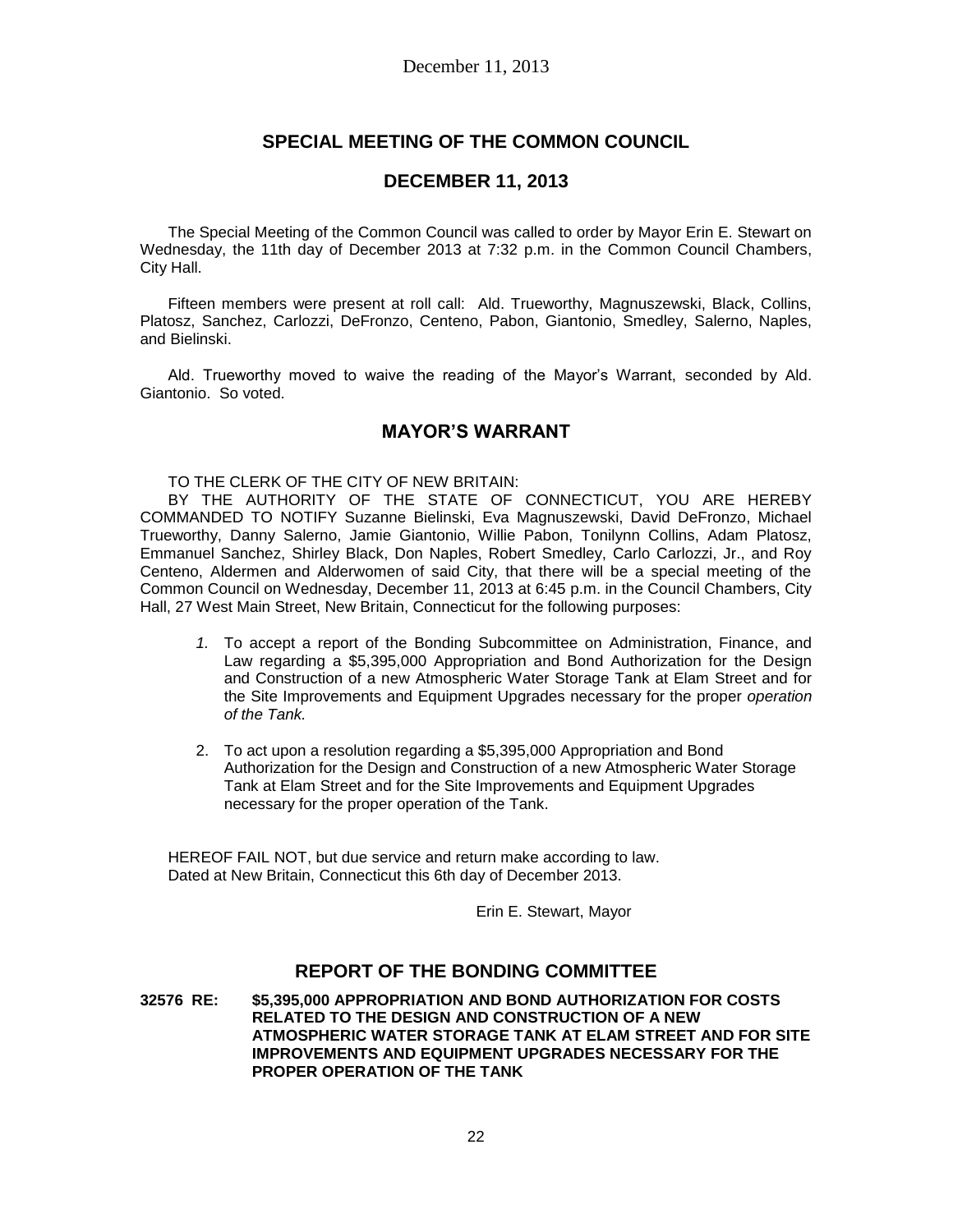To Her Honor, the Mayor, and the Common Council of the City of New Britain: the undersigned beg leave to report the following:

At a meeting of the Standing Bonding Subcommittee of the Committee on Administration, Finance and Law (the "Bonding Subcommittee") held on December 11, 2013 on a motion by Bonding Subcommittee member Trueworthy and seconded by Bonding Subcommittee member Giantonio, the following resolution was adopted:

RESOLVED, that the Bonding Subcommittee recommends to the Common Council that the sum of \$5,395,000 be appropriated for costs related to the design and construction of a new atmospheric water storage tank at Elam Street and for site improvements and equipment upgrades necessary for the proper operation of the tank. The project includes design, bidding, construction, equipment, professional fees, temporary and permanent financing costs and other costs related to the project. To meet said appropriation and in lieu of a tax therefor, bonds, notes or temporary notes of the City are authorized to be issued pursuant to Article XII of the City Charter and Chapter 109 of the Connecticut General Statutes, as amended, or any other provision of law thereto enabling, in an amount not to exceed \$5,395,000 or so much thereof as may be necessary after deducting grants or other sources of funds available for the project.

BE IT FURTHER RESOLVED, that the Bonding Subcommittee recommends to the Common Council that the bonds or notes may be sold in a single issue or may be consolidated with other authorized but unissued bonds or notes of the City. The bonds or notes may be in the form of project loan obligations issued to the State of Connecticut under the State's Drinking Water State Revolving Fund program. The bonds or notes shall be issued in fully registered form, be executed in the name and on behalf of the City by the facsimile or manual signatures of the Mayor and the Treasurer, bear the City seal or a facsimile thereof, be certified and payable at a bank or trust company designated by the Mayor and the Treasurer which bank or trust company may also be designated as the registrar and transfer agent, and be approved as to their legality by Bond Counsel to the City. The bonds or notes may be issued in one or more series, shall bear such rate or rates of interest, and be issued in book entry form. The bonds or notes shall be general obligations of the City and each of the bonds or notes shall recite that every requirement of law relating to its issue has been duly complied with, that such bonds or notes are within every debt and other limit prescribed by law, and that the full faith and credit of the City are pledged to the payment of the principal thereof and interest thereon. The aggregate principal amount of bonds or notes to be issued, the annual installments of principal, redemption provisions, if any, the date, interest rate or rates, form and manner of sale, time of issuance and sale, designation, price, maturities, and other terms, details and particulars of such bonds or notes shall be determined by the Mayor and the Treasurer.

BE IT FURTHER RESOLVED, that the Bonding Subcommittee recommends to the Common Council that the Mayor and Treasurer are authorized to issue and renew temporary notes in anticipation of the receipt of the proceeds of said bonds or notes and the receipt of any federal, state or other grants-in-aid for the project. The temporary notes may be in the form of interim funding obligations issued to the State of Connecticut under the State's Drinking Water State Revolving Fund program. The notes shall be executed in the name and on behalf of the City by the facsimile or manual signatures of the Mayor and the Treasurer, bear the City seal or a facsimile thereof, be certified and payable at a bank or trust company designated by the Mayor and the Treasurer which bank or trust company may also be designated as the registrar and transfer agent, and be approved as to their legality by Bond Counsel to the City. The notes shall be issued with maturity dates in accordance with the Connecticut General Statutes, as amended. The notes shall be general obligations of the City and each of the bonds shall recite that every requirement of law relating to its issue has been duly complied with, that such notes are within every debt and other limit prescribed by law, and that the full faith and credit of the City are pledged to the payment of the principal thereof and interest thereon. The net interest cost on such notes, including renewals thereof, and the expense of preparing, issuing, and marketing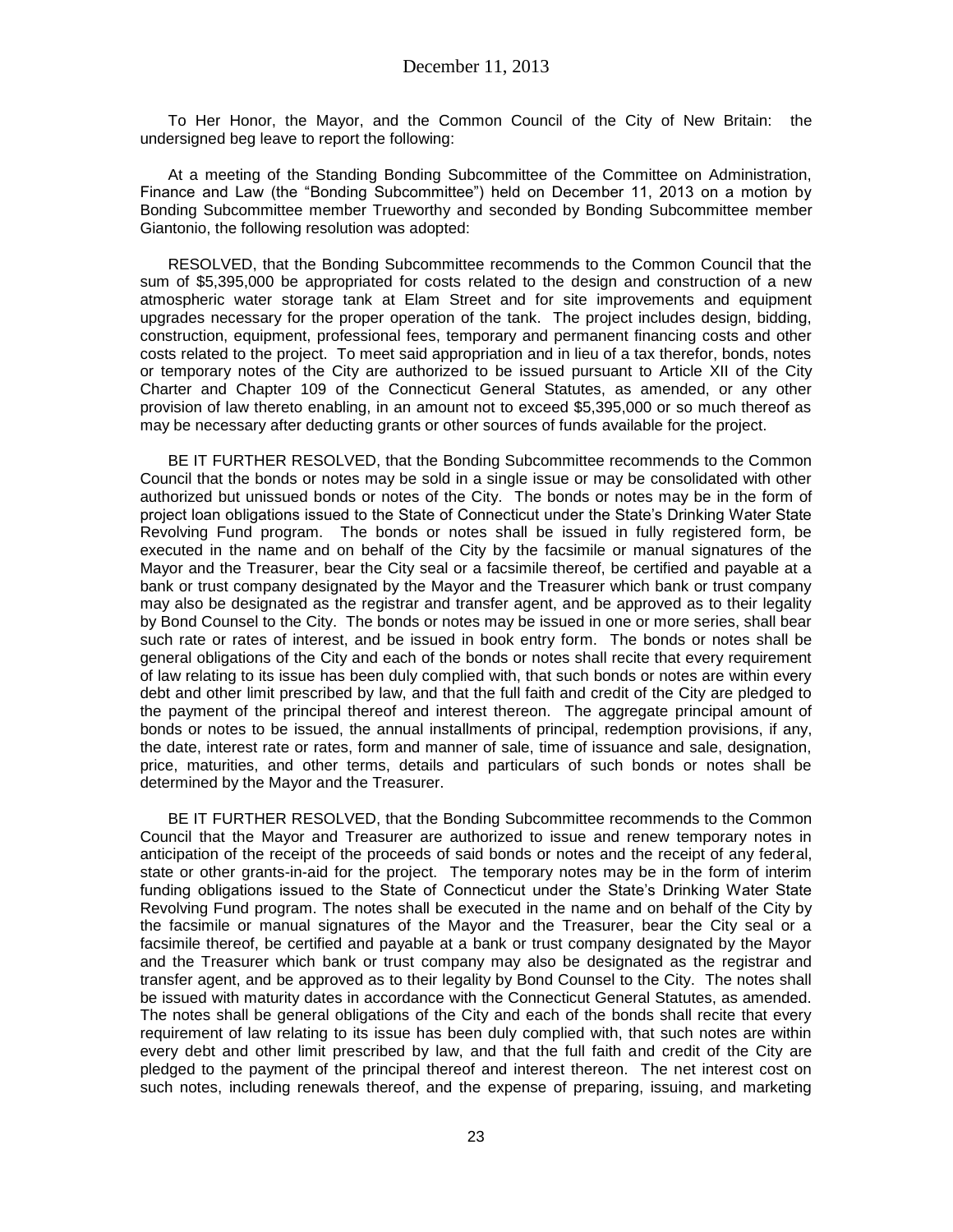such notes, to the extent paid from the proceeds from the issuance of bonds or notes, shall be included as a cost of the project.

BE IT FURTHER RESOLVED, that the Bonding Subcommittee recommends to the Common Council that the bonds, notes or temporary notes may be sold by the Mayor and Treasurer in a public sale, by sealed proposal, by a negotiated underwriting or directly to the State of Connecticut under the State's Drinking Water State Revolving Fund program, and the Mayor and the Treasurer are authorized to select the underwriter or underwriters and to enter into, execute and deliver on behalf of the City a contract of purchase for such bonds, notes or temporary notes on such terms and conditions as they shall determine.

BE IT FURTHER RESOLVED, that the Bonding Subcommittee recommends to the Common Council that the City hereby declares its official intent under Treasury Regulation Section 1.150-2 of the Internal Revenue Code of 1986, as amended, that project costs may be paid from temporary advances of available funds and that the City reasonably expects to reimburse any such advances from the proceeds of borrowings in an aggregate principal amount not in excess of the amount of borrowing authorized for the project; that the Mayor and Treasurer are authorized to bind the City pursuant to such representations and agreements as they deem necessary or advisable in order to ensure and maintain the continued exemption from federal income taxation of interest on the bonds, notes or temporary notes authorized by this resolution, if issued on a tax-exempt basis, including covenants to pay rebates of investment earnings to the United States in future years. While it is anticipated that the bonds or notes will qualify as taxexempt bonds, the Mayor and the Treasurer are authorized, upon the advice of bond counsel, to issue all or any portion of the bonds or notes as bonds or notes the interest on which is includable in the gross income of the owners thereof for federal income tax purposes and it is hereby found and determined that the issuance of any such bonds or notes is in the public interest.

BE IT FURTHER RESOLVED, that the Bonding Subcommittee recommends to the Common Council that the Mayor and the Treasurer are hereby authorized, on behalf of the City, to enter into agreements or otherwise covenant for the benefit of bondholders to provide information on an annual or other periodic basis to securities information repositories or state based information repositories (the "Repositories") and to provide notices to the Repositories of material events as enumerated in Securities and Exchange Commission Rule 15c2-12, as amended, as may be necessary, appropriate or desirable to effect the sale of the bonds, notes or temporary authorized by this resolution. Any agreements or representations to provide information to Repositories made prior hereto are hereby confirmed, ratified and approved.

BE IT FURTHER RESOLVED, that the Bonding Subcommittee recommends to the Common Council that the Mayor and the Treasurer are further authorized to enter into, execute and deliver, on behalf of the City, any agreements they deem reasonable or necessary to provide credit enhancement to the bonds, notes or temporary notes. The Mayor and the Treasurer are further authorized to appoint a certifying agent, paying agent, transfer agent, registrar, interest rate advisor, trustee and such other advisers and consultants as they may deem necessary or desirable, and to execute and deliver on behalf of the City any and all tax regulatory, credit enhancement, continuing disclosure, security, letter of representation or other agreements they deem necessary to provide for the issuance of such bonds, notes or temporary notes.

BE IT FURTHER RESOLVED, that the Bonding Subcommittee recommends to the Common Council that the Mayor, or the Mayor's designee, is authorized to apply for and accept or reject any federal, state or other grants-in-aid and loans for the project and to execute and deliver to the State a project loan and project grant agreement for and on behalf of the City, and the Mayor, Treasurer and other City officials and employees are authorized to take all actions necessary and proper to carry out the project and to issue the bonds, notes or temporary notes to finance the appropriation.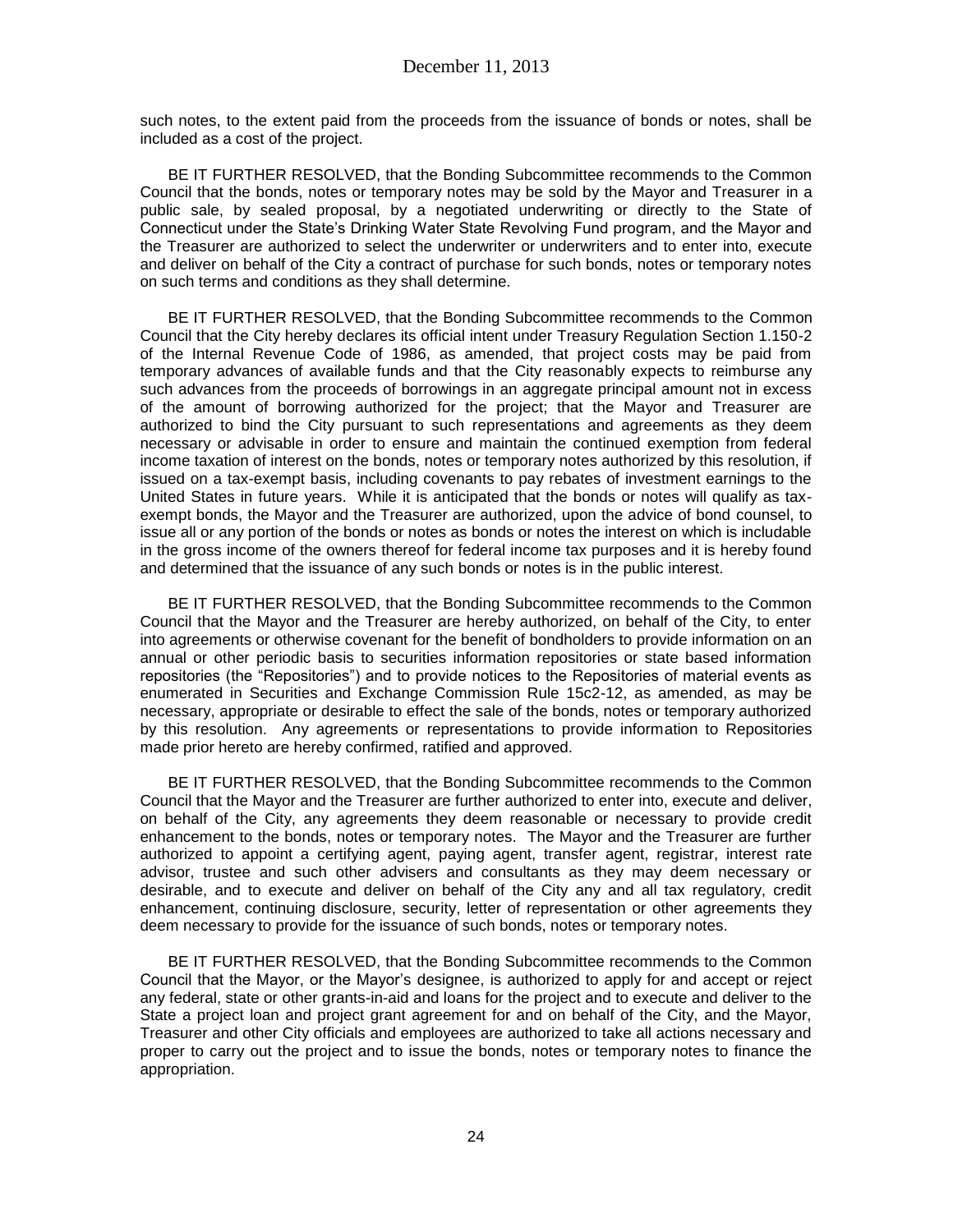Ald. Carlo Carlozzi Chairman, Standing Bonding Subcommittee of the Committee on Administration, Finance and Law

Ald. Trueworthy moved to accept, seconded by Ald. Pabon. So voted. Approved December 12, 2013 by Mayor Erin E. Stewart.

### **RESOLUTION**

#### **32576-1 RE: \$5,395,000 APPROPRIATION AND BOND AUTHORIZATION FOR COSTS RELATED TO THE DESIGN AND CONSTRUCTION OF A NEW ATMOSPHERIC WATER STORAGE TANK AT ELAM STREET AND FOR SITE IMPROVEMENTS AND EQUIPMENT UPGRADES NECESSARY FOR THE PROPER OPERATION OF THE TANK**

To Her Honor, the Mayor, and the Common Council of the City of New Britain: the undersigned beg leave to recommend the adoption of the following:

At a meeting of the Common Council held on December 11, 2013 on a motion by Council member Carlozzi and seconded by Council member Bielinski the following resolution was adopted:

RESOLVED, by the Common Council of the City of New Britain on the recommendation of the Standing Bonding Subcommittee of the Committee on Administration, Finance and Law adopted at its meeting held on December 11, 2013, that the sum of \$5,395,000 be appropriated for costs related to the design and construction of a new atmospheric water storage tank at Elam Street and for site improvements and equipment upgrades necessary for the proper operation of the tank. The project includes design, bidding, construction, equipment, professional fees, temporary and permanent financing costs and other costs related to the project. To meet said appropriation and in lieu of a tax therefor, bonds, notes or temporary notes of the City are authorized to be issued pursuant to Article XII of the City Charter and Chapter 109 of the Connecticut General Statutes, as amended, or any other provision of law thereto enabling, in an amount not to exceed \$5,395,000 or so much thereof as may be necessary after deducting grants or other sources of funds available for the project.

BE IT FURTHER RESOLVED, that the bonds or notes may be sold in a single issue or may be consolidated with other authorized but unissued bonds or notes of the City. The bonds or notes may be in the form of project loan obligations issued to the State of Connecticut under the State's Drinking Water State Revolving Fund program. The bonds or notes shall be issued in fully registered form, be executed in the name and on behalf of the City by the facsimile or manual signatures of the Mayor and the Treasurer, bear the City seal or a facsimile thereof, be certified and payable at a bank or trust company designated by the Mayor and the Treasurer which bank or trust company may also be designated as the registrar and transfer agent, and be approved as to their legality by Bond Counsel to the City. The bonds or notes may be issued in one or more series, shall bear such rate or rates of interest, and be issued in book entry form. The bonds or notes shall be general obligations of the City and each of the bonds or notes shall recite that every requirement of law relating to its issue has been duly complied with, that such bonds or notes are within every debt and other limit prescribed by law, and that the full faith and credit of the City are pledged to the payment of the principal thereof and interest thereon. The aggregate principal amount of bonds or notes to be issued, the annual installments of principal, redemption provisions, if any, the date, interest rate or rates, form and manner of sale, time of issuance and sale, designation, price, maturities, and other terms, details and particulars of such bonds or notes shall be determined by the Mayor and the Treasurer.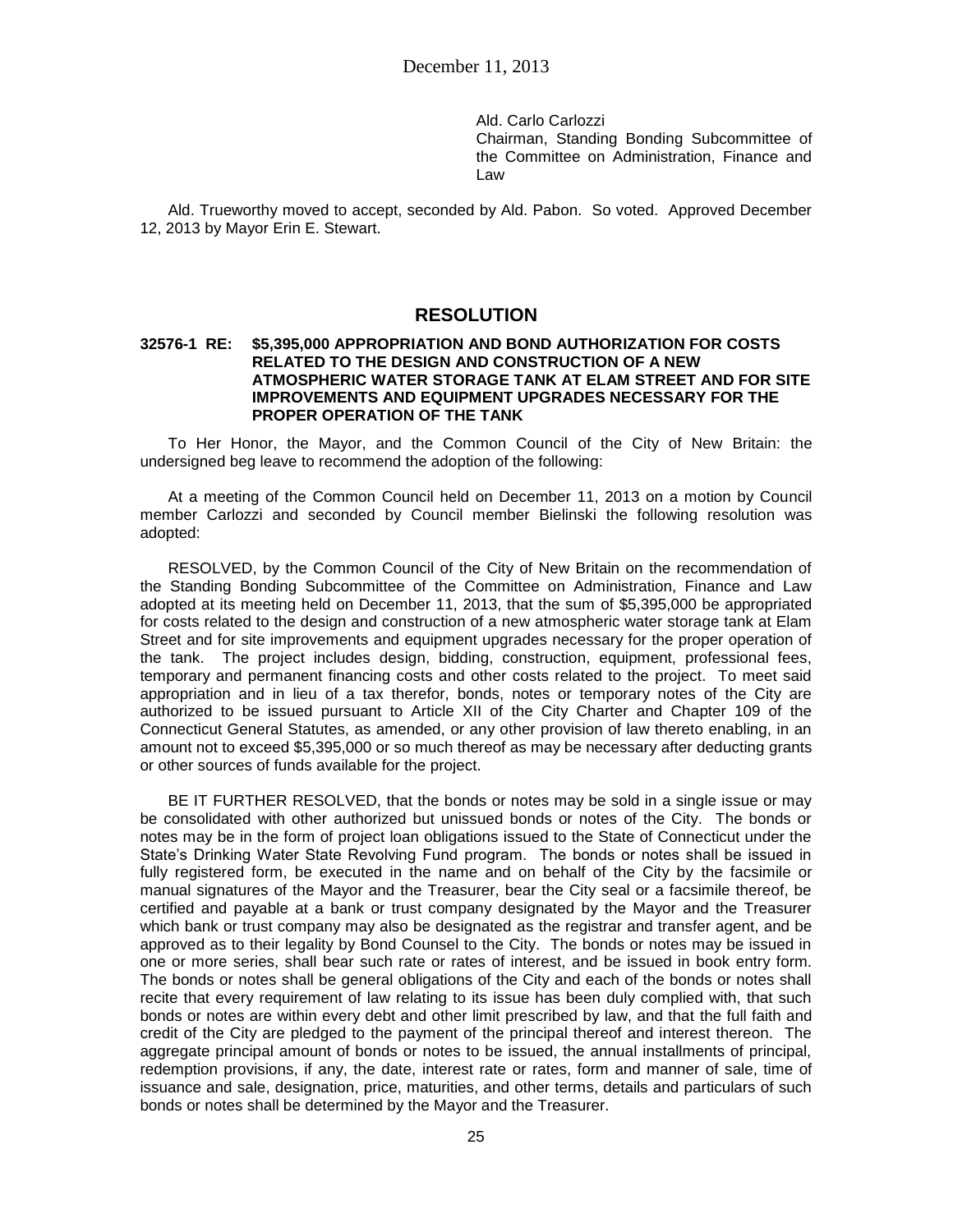BE IT FURTHER RESOLVED, that the Mayor and Treasurer are authorized to issue and renew temporary notes in anticipation of the receipt of the proceeds of said bonds or notes and the receipt of any federal, state or other grants-in-aid for the project. The temporary notes may be in the form of interim funding obligations issued to the State of Connecticut under the State's Drinking Water State Revolving Fund program. The notes shall be executed in the name and on behalf of the City by the facsimile or manual signatures of the Mayor and the Treasurer, bear the City seal or a facsimile thereof, be certified and payable at a bank or trust company designated by the Mayor and the Treasurer which bank or trust company may also be designated as the registrar and transfer agent, and be approved as to their legality by Bond Counsel to the City. The notes shall be issued with maturity dates in accordance with the Connecticut General Statutes, as amended. The notes shall be general obligations of the City and each of the bonds shall recite that every requirement of law relating to its issue has been duly complied with, that such notes are within every debt and other limit prescribed by law, and that the full faith and credit of the City are pledged to the payment of the principal thereof and interest thereon. The net interest cost on such notes, including renewals thereof, and the expense of preparing, issuing, and marketing such notes, to the extent paid from the proceeds from the issuance of bonds or notes, shall be included as a cost of the project.

BE IT FURTHER RESOLVED, that the bonds, notes or temporary notes may be sold by the Mayor and Treasurer in a public sale, by sealed proposal, by a negotiated underwriting or directly to the State of Connecticut under the State's Drinking Water State Revolving Fund program, and the Mayor and the Treasurer are authorized to select the underwriter or underwriters and to enter into, execute and deliver on behalf of the City a contract of purchase for such bonds, notes or temporary notes on such terms and conditions as they shall determine.

BE IT FURTHER RESOLVED, that the City hereby declares its official intent under Treasury Regulation Section 1.150-2 of the Internal Revenue Code of 1986, as amended, that project costs may be paid from temporary advances of available funds and that the City reasonably expects to reimburse any such advances from the proceeds of borrowings in an aggregate principal amount not in excess of the amount of borrowing authorized for the project; that the Mayor and Treasurer are authorized to bind the City pursuant to such representations and agreements as they deem necessary or advisable in order to ensure and maintain the continued exemption from federal income taxation of interest on the bonds, notes or temporary notes authorized by this resolution, if issued on a tax-exempt basis, including covenants to pay rebates of investment earnings to the United States in future years. While it is anticipated that the bonds or notes will qualify as taxexempt bonds, the Mayor and the Treasurer are authorized, upon the advice of bond counsel, to issue all or any portion of the bonds or notes as bonds or notes the interest on which is includable in the gross income of the owners thereof for federal income tax purposes and it is hereby found and determined that the issuance of any such bonds or notes is in the public interest.

BE IT FURTHER RESOLVED, that the Mayor and the Treasurer are hereby authorized, on behalf of the City, to enter into agreements or otherwise covenant for the benefit of bondholders to provide information on an annual or other periodic basis to securities information repositories or state based information repositories (the "Repositories") and to provide notices to the Repositories of material events as enumerated in Securities and Exchange Commission Rule 15c2-12, as amended, as may be necessary, appropriate or desirable to effect the sale of the bonds, notes or temporary authorized by this resolution. Any agreements or representations to provide information to Repositories made prior hereto are hereby confirmed, ratified and approved.

BE IT FURTHER RESOLVED, that the Mayor and the Treasurer are further authorized to enter into, execute and deliver, on behalf of the City, any agreements they deem reasonable or necessary to provide credit enhancement to the bonds, notes or temporary notes. The Mayor and the Treasurer are further authorized to appoint a certifying agent, paying agent, transfer agent, registrar, interest rate advisor, trustee and such other advisers and consultants as they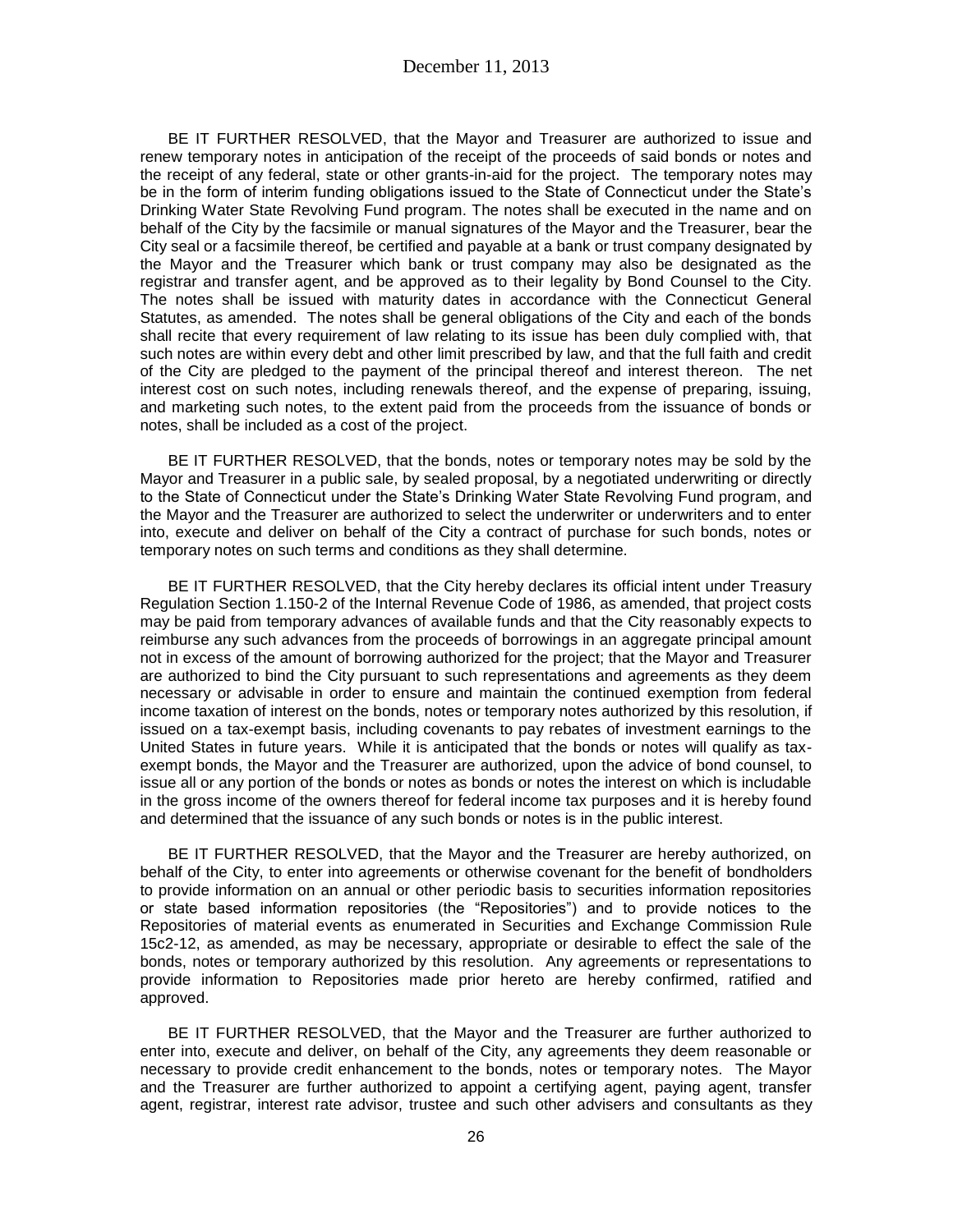#### December 11, 2013

may deem necessary or desirable, and to execute and deliver on behalf of the City any and all tax regulatory, credit enhancement, continuing disclosure, security, letter of representation or other agreements they deem necessary to provide for the issuance of such bonds, notes or temporary notes.

BE IT FURTHER RESOLVED, that the Mayor, or the Mayor's designee, is authorized to apply for and accept or reject any federal, state or other grants-in-aid and loans for the project and to execute and deliver to the State a project loan and project grant agreement for and on behalf of the City, and the Mayor, Treasurer and other City officials and employees are authorized to take all actions necessary and proper to carry out the project and to issue the bonds, notes or temporary notes to finance the appropriation.

#### Ald. Carlo Carlozzi

Ald. Carlozzi moved to accept and adopt, seconded by Ald. Bielinski. Roll call vote – 15 in favor, 0 opposed. IN FAVOR: Ald. Trueworthy, Magnuszewski, Black, Collins, Platosz, Sanchez, Carlozzi, DeFronzo, Centeno, Pabon, Giantonio, Smedley, Salerno, Naples and Bielinski. Approved December 12, 2013 by Mayor Erin E. Stewart.

There being no further business to come before the Council, Ald. Trueworthy moved to adjourn, seconded by Ald. Giantonio. So voted. Meeting adjourned at 7:44 p.m.

ATTEST: Mark H. Bernacki, City Clerk